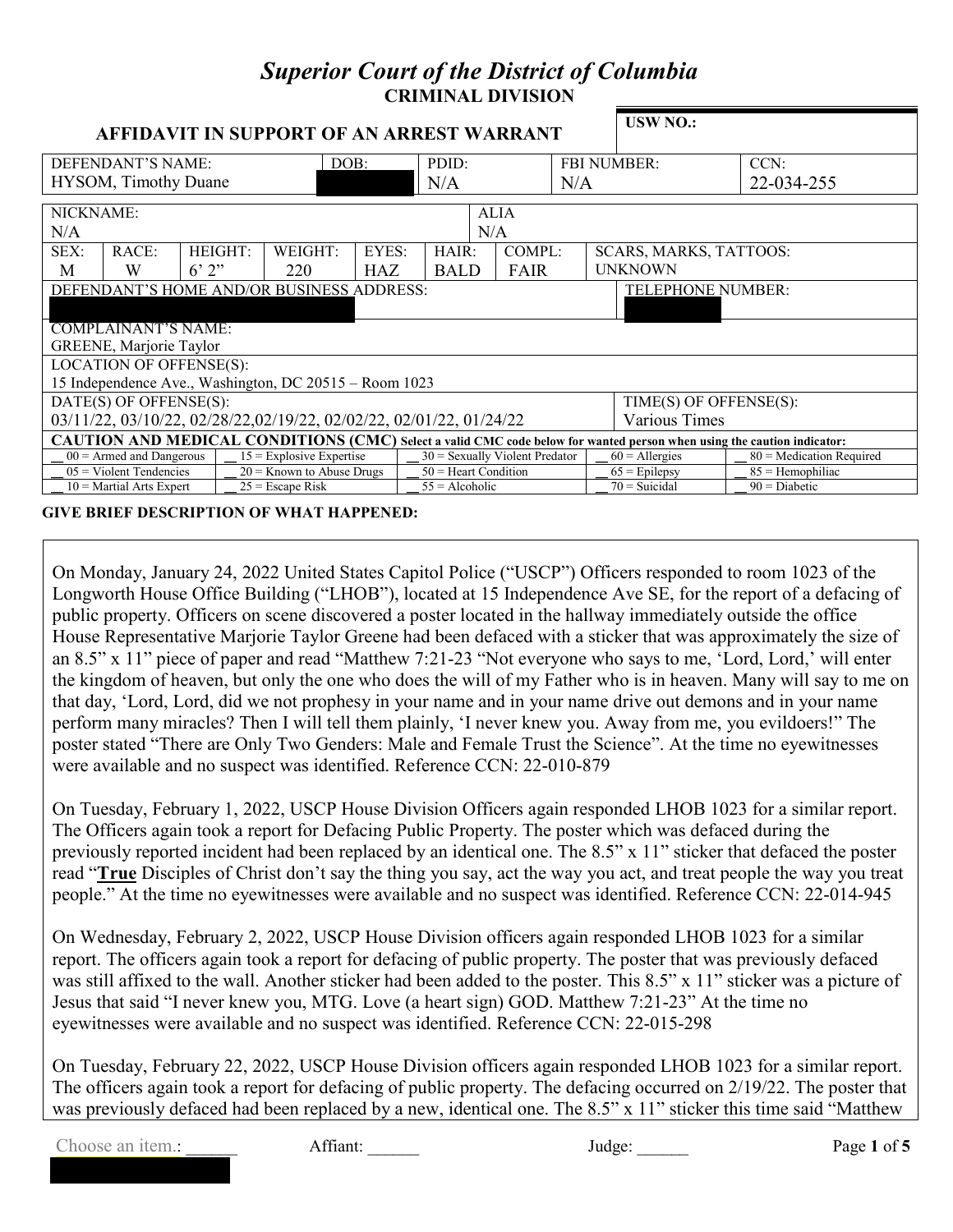## *Superior Court of the District of Columbia* **CRIMINAL DIVISION**

| USW NO.:<br>AFFIDAVIT IN SUPPORT OF AN ARREST WARRANT |      |       |                    |  |            |
|-------------------------------------------------------|------|-------|--------------------|--|------------|
| DEFENDANT'S NAME:                                     | DOB: | PDID: | <b>FBI NUMBER:</b> |  | CCN:       |
| <b>HYSOM, Timothy Duane</b>                           |      | N/A   | N/A                |  | 22-034-255 |

23:24-26 'You blind guides! You strain out a gnat but swallow a camel. Woe to you, teachers of the law and Pharisees, you hypocrites! You clean the outside of the cup and dish, but inside **you are full of greed and self**indulgence. Blind Pharisee! First clean the inside of the cup and dish, and then the outside also will be clean. "" At the time no eyewitnesses were available and no suspect was identified. Reference CCN: 22-025-563

On Monday, February 28, 2022 USCP House Division officers again responded LHOB 1023 for a similar report. The officers again took a report for defacing of public property. The poster that was previously defaced had been replaced by a new, identical one. The sticker that defaced the poster this time was 8.5" x 11" and said "Pharisee is, is Pharisee knows." At the time no eyewitnesses were available and no suspect was identified. Reference CCN: 22-028-622

On or about on Friday March 4, 2022, a closed circuit surveillance camera was placed in the hallway near LHOB 1023 facing the location of the poster. This camera was monitored by USCP personnel and video recorded.

On Thursday, March 10, 2022, USCP officers were notified of another defacing that occurred in the hallway in front of LHOB 1023. This incident followed the same pattern as the previous five (5) incidents. The sticker that was placed on the poster in this incident was the definition of the word "Pharisee" and read, "a member of an ancient Jewish sect, distinguished by strict observance of the traditional and written law, and commonly held to have pretensions to superior sanctity. A self-righteous person; a hypocrite." Reference CCN 22-033-769

On Friday, March 11, 2022, your affiant reviewed video footage from the date and time of offense. According to video footage, a white male with a bald head, wearing dark clothing, and a face mask walked up and down the hallway before stopping in front of the sign outside of LHOB 1023. He then took an object out of an orange file folder and pushed it against the sign. He rubbed the object as to secure it and then proceeded to wait for the elevator. The defendant then returned to area and took a picture of the sign before leaving.







(Still shot photos taken from surveillance video)

Choose an item.: **Affiant: Affiant: Judge: Page 2** of **5**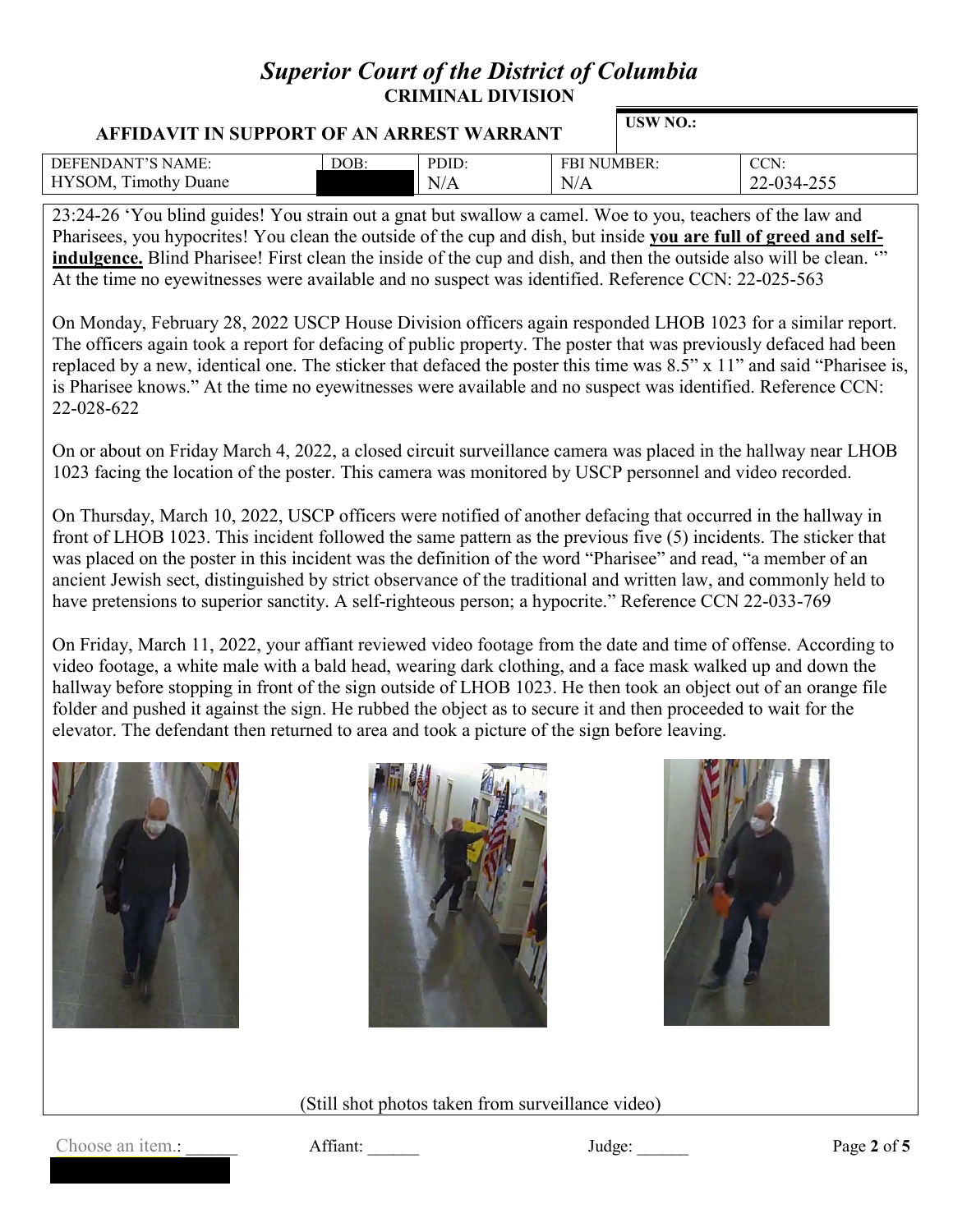## *Superior Court of the District of Columbia* **CRIMINAL DIVISION**

| AFFIDAVIT IN SUPPORT OF AN ARREST WARRANT |      |              |                           | USW NO.: |                    |
|-------------------------------------------|------|--------------|---------------------------|----------|--------------------|
| DEFENDANT'S NAME:<br>HYSOM, Timothy Duane | DOB: | PDID:<br>N/A | <b>FBI NUMBER:</b><br>N/A |          | CCN:<br>22-034-255 |
|                                           |      |              |                           |          |                    |

After reviewing video footage, your affiant disseminated a department-wide BOLO in an attempt to identify the suspect depicted in the surveillance video.

On Friday, March 11, 2022, based off of the BOLO, the defendant was stopped by officers in the LHOB at approximately 6:10 PM and identified as HYSOM, Timothy DOB:





(Still shot photos taken from surveillance video)

After the defendant was sent on his way, another defacing incident was reported of the same poster outside of LHOB 1023. According to the complainant the defacing occurred between 6:00 PM and 6:05 PM hours. An 8.5" x 11" sticker that read "**True** Disciples of Christ don't say the thing you say, act the way you act, and treat people the way you treat people" was affixed on the poster. This is the same quote as the defacing which occurred on February 1, 2022. Reference CCN: 22-034-255

Your affiant reviewed video footage of the area during the time of the defacing. The video shows the defendant entering the hallway at approximately 6:02 PM , circling back, and then affixing an object to the poster in the same manner in which he attached it the day before. In the video, the defendant is wearing the same clothing and carrying the same bag as when he is stopped by USCP Officers minutes later.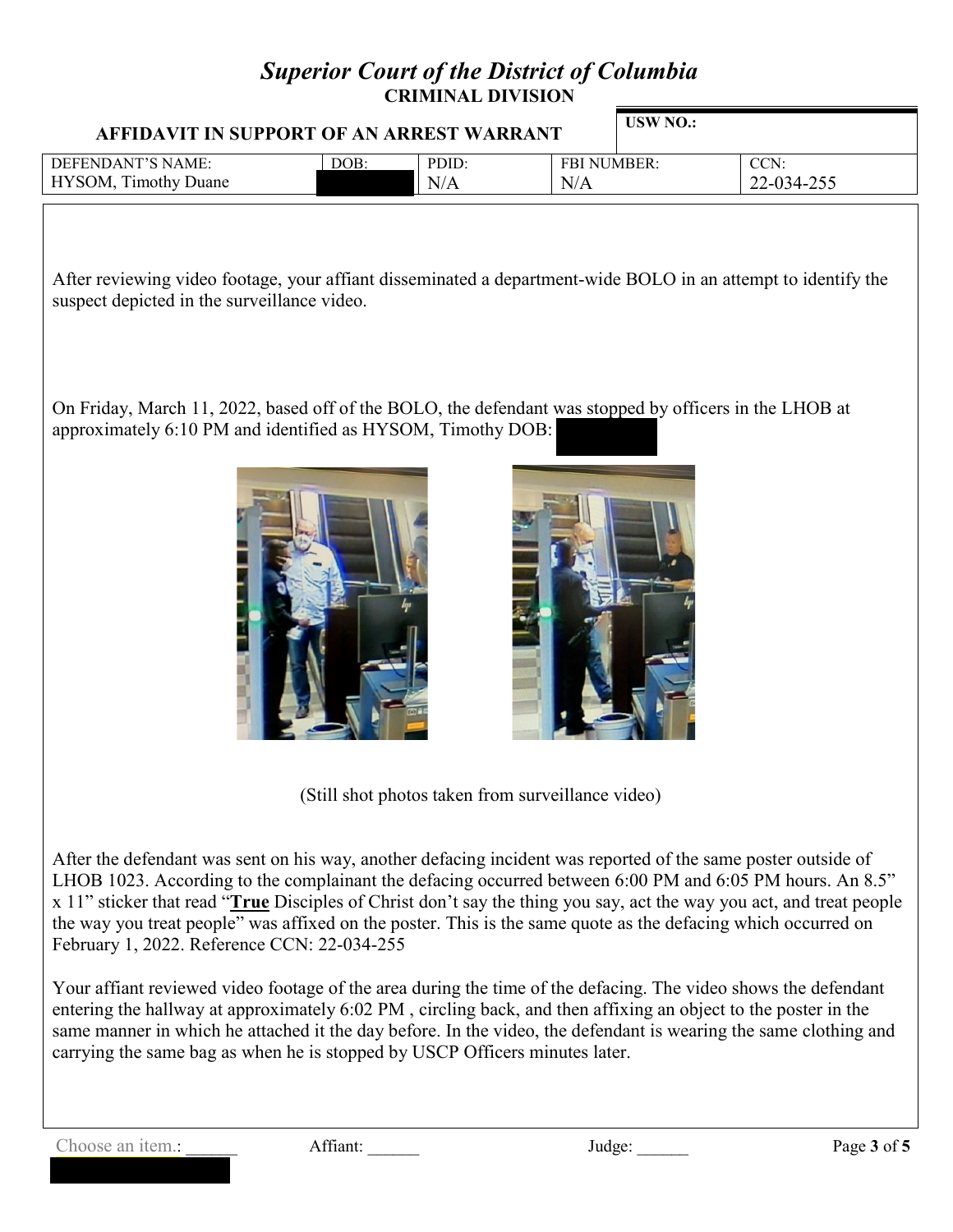## *Superior Court of the District of Columbia* **CRIMINAL DIVISION**

| AFFIDAVIT IN SUPPORT OF AN ARREST WARRANT |      | USW NO.: |             |  |            |
|-------------------------------------------|------|----------|-------------|--|------------|
| DEFENDANT'S NAME:                         | DOB: | PDID:    | FBI NUMBER: |  | CCN:       |
| HYSOM, Timothy Duane                      |      | N/A      | N/A         |  | 22-034-255 |
|                                           |      |          |             |  |            |

(Still shot photos taken from surveillance video)

Your affiant confirmed the defendant's identity as Timothy Duane Hysom based off the information provided by the Officers at the time of the stop and a database check through the law enforcement database National Crime Information Center.

Your affiant contacted HYSOM and offered him to come in for a non-custodial interview and he declined and retained counsel.

Your affiant contacted the complainant and confirmed that seven (7) posters have been destroyed in the aforementioned events. Attempting to remove the stickers from the posters, destroys the posters and requires them to be replaced. Complainant provided receipts showing that the posters cost \$50 each for a combined total loss of \$350.

Based on the aforementioned, it is your affiant's belief that the defendant, Timothy Duane Hysom, W/M DOB: 03/21/1971, did violate DC Code § 22–3312.01 Defacing Public or Private Property.

Choose an item.: \_\_\_\_\_\_ Affiant: \_\_\_\_\_ Judge: \_\_\_\_\_ Judge: Page 4 of 5